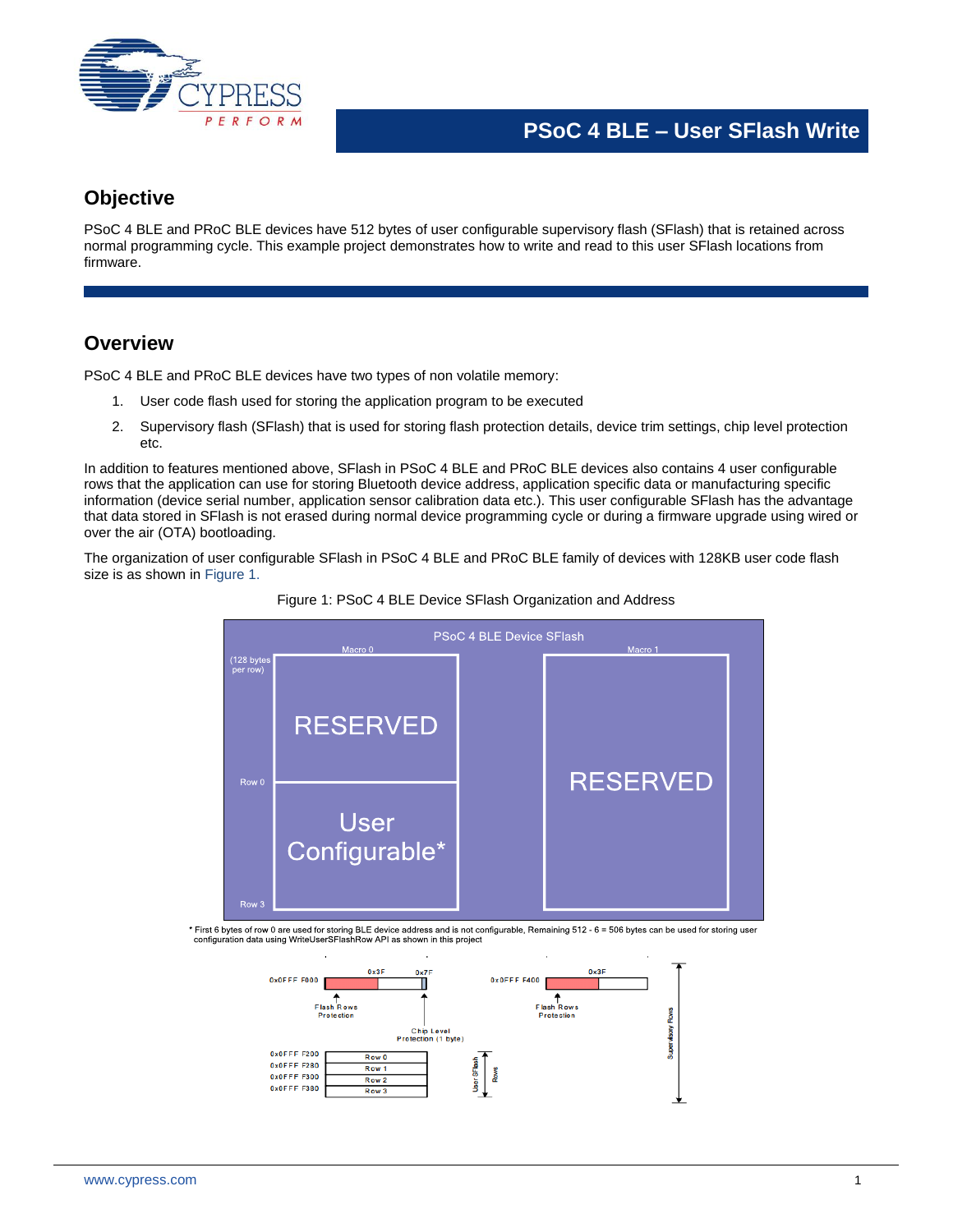

The user configurable SFlash can be accessed either through the SWD programming interface or from CPU using firmware. These SFlash locations are mapped directly to the CPU's address space. Therefore, the user firmware or external programmer can read its content directly from the given row address. Writing to user configurable SFlash from the SWD interface is explained in detail in the BLE device family [programming specification](http://www.cypress.com/?docID=51803) and a C# utility is provided along with PSoC Programmer (located at *C:\Program Files (x86)\Cypress\Programmer\Examples\Misc\PSoC4-BLE-SFLASH-Update\*) to update the user configurable SFlash during manufacturing.

This example project demonstrates how to update this user configurable SFlash location from user code so that application specific dynamic data could be stored and retrieved.

# **Requirements**

**Design Tool:** [PSoC Creator 3.1](http://www.cypress.com/PSoCCreator/) SP1 with built-in GCC 4.8.4

**Associated Devices:** All PSoC 4 BLE devices

**Required Hardware:** CY8CKIT-042-BLE Bluetooth® [Low Energy \(BLE\) Pioneer Kit](http://www.cypress.com/cy8ckit-042-ble/)

#### **Hardware Setup**

<span id="page-1-0"></span>The BLE Pioneer Kit has all the necessary hardware required for this example. [Figure 2](#page-1-0) shows the hardware setup for this example. USB connection is required for programming the BLE Pioneer Kit and also to display user messages on serial port terminal program on the host PC.

Figure 2: Kit Setup

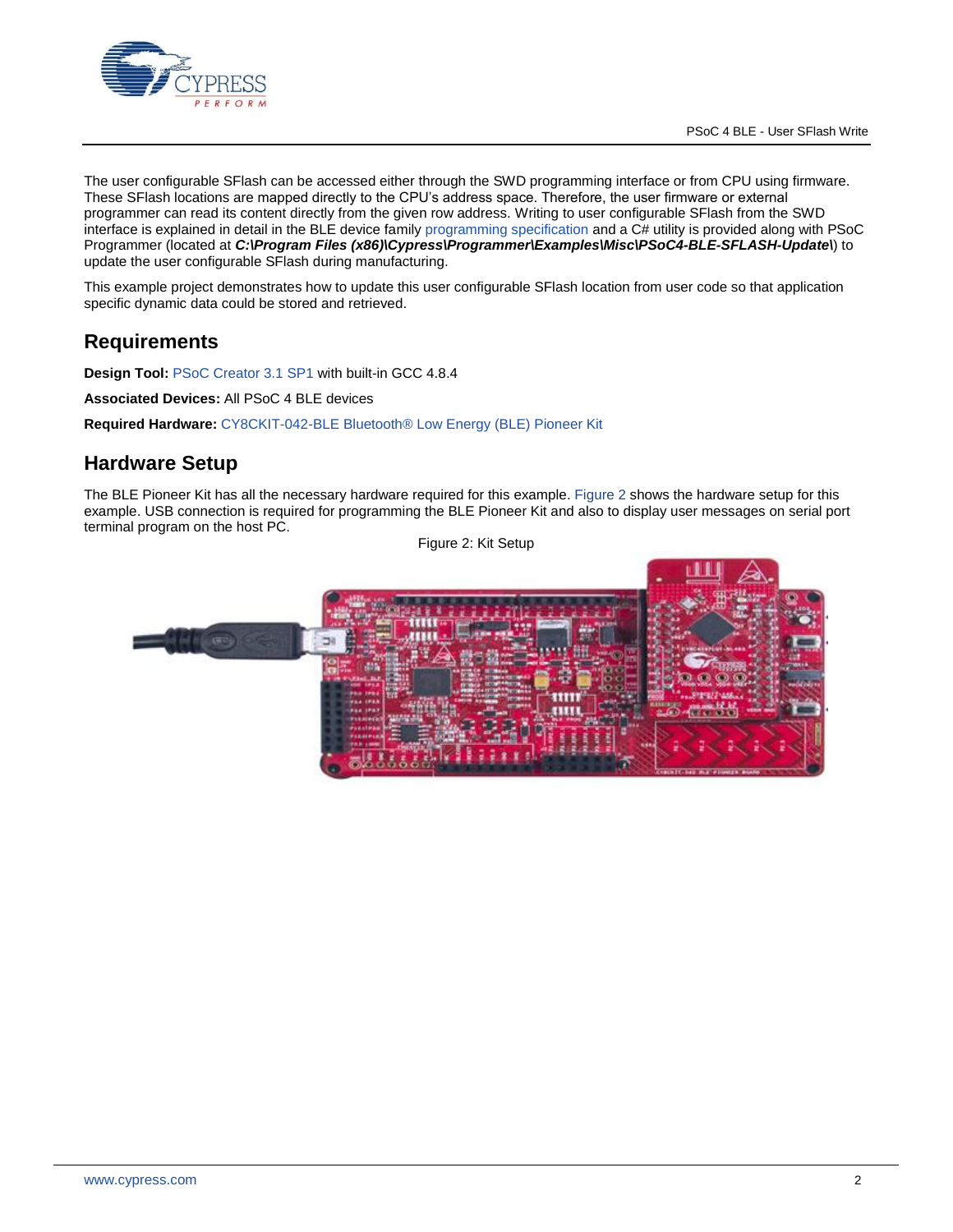

## **PSoC Creator Schematic**



Figure 3. PSoC Creator Schematic

### **Firmware**



| Workspace Explorer (1 project)<br>– 4 X        |            |  |  |
|------------------------------------------------|------------|--|--|
|                                                |            |  |  |
| Workspace 'User_SFlash_Write-000' (1 Projects) |            |  |  |
| Project 'User_SFlash_Write' [CY8C4247LQI-BL48. |            |  |  |
| -- K TopDesign.cysch                           |            |  |  |
| User_SFlash_Write.cydwr                        |            |  |  |
| Header Files                                   |            |  |  |
| i hi WriteUserSFlash.h                         |            |  |  |
| <b>Source Files</b>                            |            |  |  |
| main.c                                         | Components |  |  |
| C WriteUserSFlash.c                            |            |  |  |

The important part of firmware in this example project is the "WriteUserSFlashRow" API located in WriteUserSFlash.c file. This API demonstrates how to write to user configurable SFlash location from CPU. The example project uses switch SW2 on BLE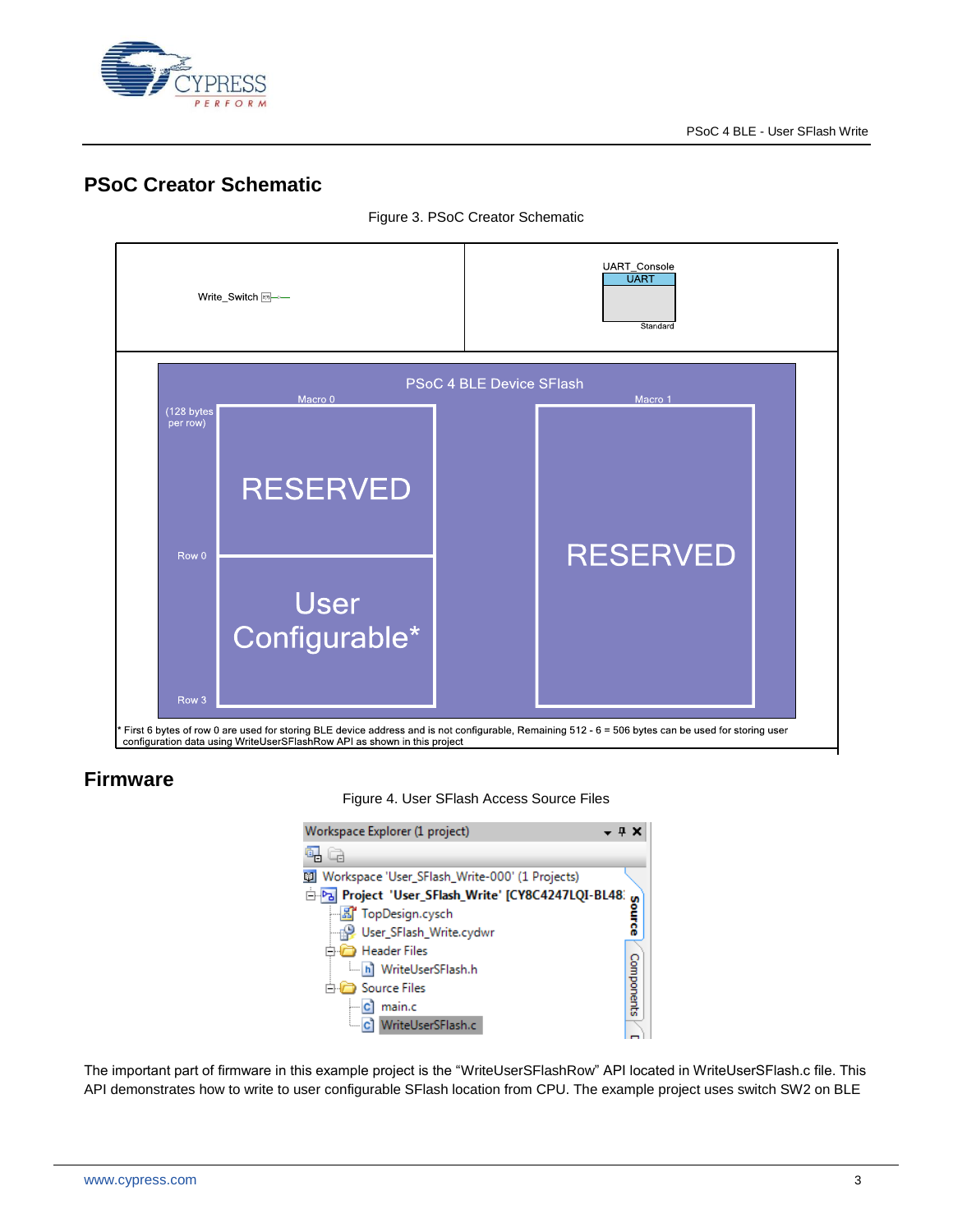

<span id="page-3-0"></span>Pioneer Kit to trigger user configurable SFlash row update with a predefined data pattern and displays the content of the user configurable SFlash locations and other status messages on a UART terminal as shown in [Figure 5.](#page-3-0)

Figure 5. UART Console Output



### **Test setup**

- Connect BLE Pioneer Kit Baseboard to a PC through USB cable
- Update the "SFLASH\_STARTING\_VALUE" macro in WriteUserSFlash.h file to your desired value (optional)
- Program the example project to the kit using PSoC Creator
- Open a UART terminal on your PC (Putty, TeraTerm etc.) and set the baud rate to 115200 with no parity and flow control

#### **Test procedure**

- Holding SW2 on BLE Pioneer Kit, press the reset button (SW1)
- This initiates user SFlash write sequence on all the 4 user SFlash rows and the status of the write operation is displayed on the **UART** terminal window
- After completing the user configurable SFlash row write operation, the firmware reads the user configurable SFlash row contents and displays them on the UART terminal
- Verify that the SFlash data read and displayed on the UART terminal is matching the predefined data that you configured in the firmware